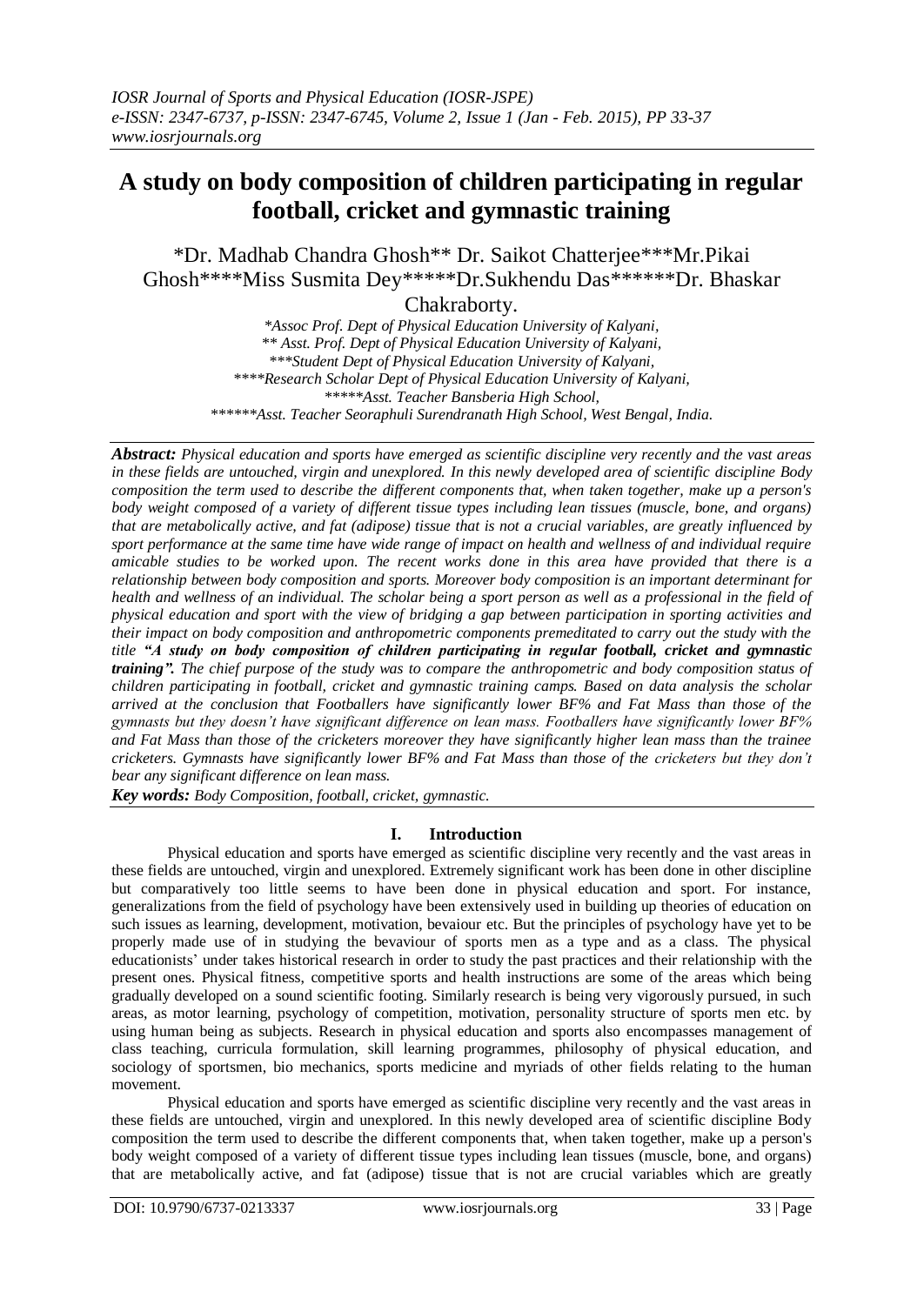influenced by sport performance at the same time have wide range of impact on health and wellness of and individual require amicable studies to be worked upon. The recent works done in this area have provided that there is a relationship between body composition and sports. Moreover body composition is an important determinant for health and wellness of an individual. The scholar being a sport person as well as a professional in the field of physical education and sport with the view of bridging a gap between participation in sporting activities and their impact on body composition and anthropometric components premeditated to carry out the study with the title "A study on body composition of children participating in regular football, cricket and gymnastic training". The chief purpose of the study was to compare the anthropometric and body composition status of children participating in football, cricket and gymnastic training camps. Based on data analysis he scholar arrived at the conclusion that Footballers have significantly lower BF% and Fat Mass than those of the gymnasts but they doesn't have significant difference on lean mass. Footballers have significantly lower BF% and Fat Mass than those of the cricketers moreover they have significantly higher lean mass than the trainee cricketers. Gymnasts have significantly lower BF% and Fat Mass than those of the cricketers but they don't have significant difference on lean mass.

## **II. Methodology**

Subjects of the study were selected from the different coaching camps. Footballers were selected from veterans club of Kalyani, cricketers were selected from Kalyani municipality coaching camp and gymnasts from Kalyani University coaching camp. All the male players were within the age group 9-12. In the present study for the assessment of Body composition variables like Lean mass, Fat mass and Body Fat percentage the following skin folds like Abdomen, thigh, Triceps and Suprailliac were measure separately for footballers, cricketers and gymnasts. The skinfold estimation methods were based on a skinfold test, also known as a pinch test, whereby a pinch of skin was precisely measured by calipers at several standardized points on the body to determine the subcutaneous fat layer thickness. The data gathered were duly analyzed through statistical procedures. The SPSS software 10.01 version was used for the purpose.

### **III. Result And Discussion**

In this chapter the results are presented in tabular and graphical form and related discussion have been made accordingly.

| Variable   | Game      | N     | Mean  | Std. Deviation |
|------------|-----------|-------|-------|----------------|
|            | Cricket   | 20.00 | 12.17 | 3.91           |
| <b>BF%</b> | Foot Ball | 20.00 | 5.65  | 1.20           |
|            | Gymnastic | 20.00 | 8.01  | 2.89           |
|            | Cricket   | 20.00 | 3.50  | 1.74           |
| Fat Mass   | Foot Ball | 20.00 | 1.69  | 0.53           |
|            | Gymnastic | 20.00 | 2.16  | 0.99           |
|            | Cricket   | 20.00 | 24.21 | 4.82           |
| Lean Mass  | Foot Ball | 20.00 | 27.81 | 3.39           |
|            | Gymnastic | 20.00 | 24.14 | 2.78           |

**Table-1. Showing descriptive statistics of selected Body composition variables of various groups**

From table 1 it is clear that the mean BF % of the cricketers is 12.17 and their SD is 3.91 the mean BF % of the Footballers is 5.65 and their SD is 1.20 the mean BF % of the gymnasts is 8.01 and the SD is 2.89. the mean fat mass for the cricketers is 3.50 and SD 1.74 the mean fat mass of the footballers is 1.69 and SD 0.53 and the mean fat mass of the gymnasts is 2.16 and their SD 0.99. In case of lean mass the mean of the cricketers is 24.21 and SD 4.82 for footballers mean and SD are 27.81 and 3.39 whereas for gymnasts they are 24.14 and 2.78 respectively.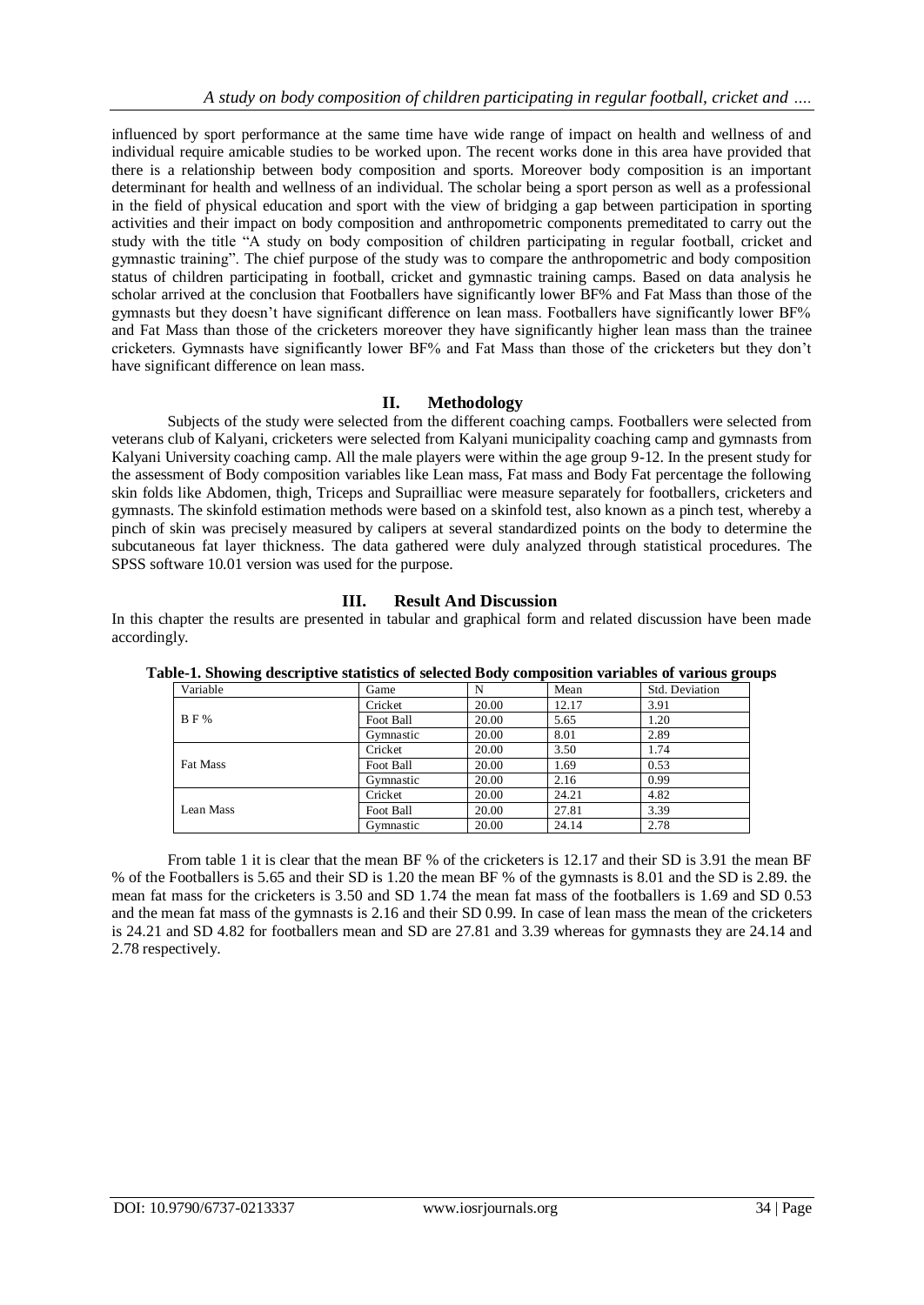

**Fig 1. Difference of BF% among cricketers, footballers and gymnasts**





**Fig 3. Difference of Lean Mass among cricketers, footballers and gymnasts**



Once again to determine the degree of difference between the means independent samples t test was computed. The results are presented hereunder.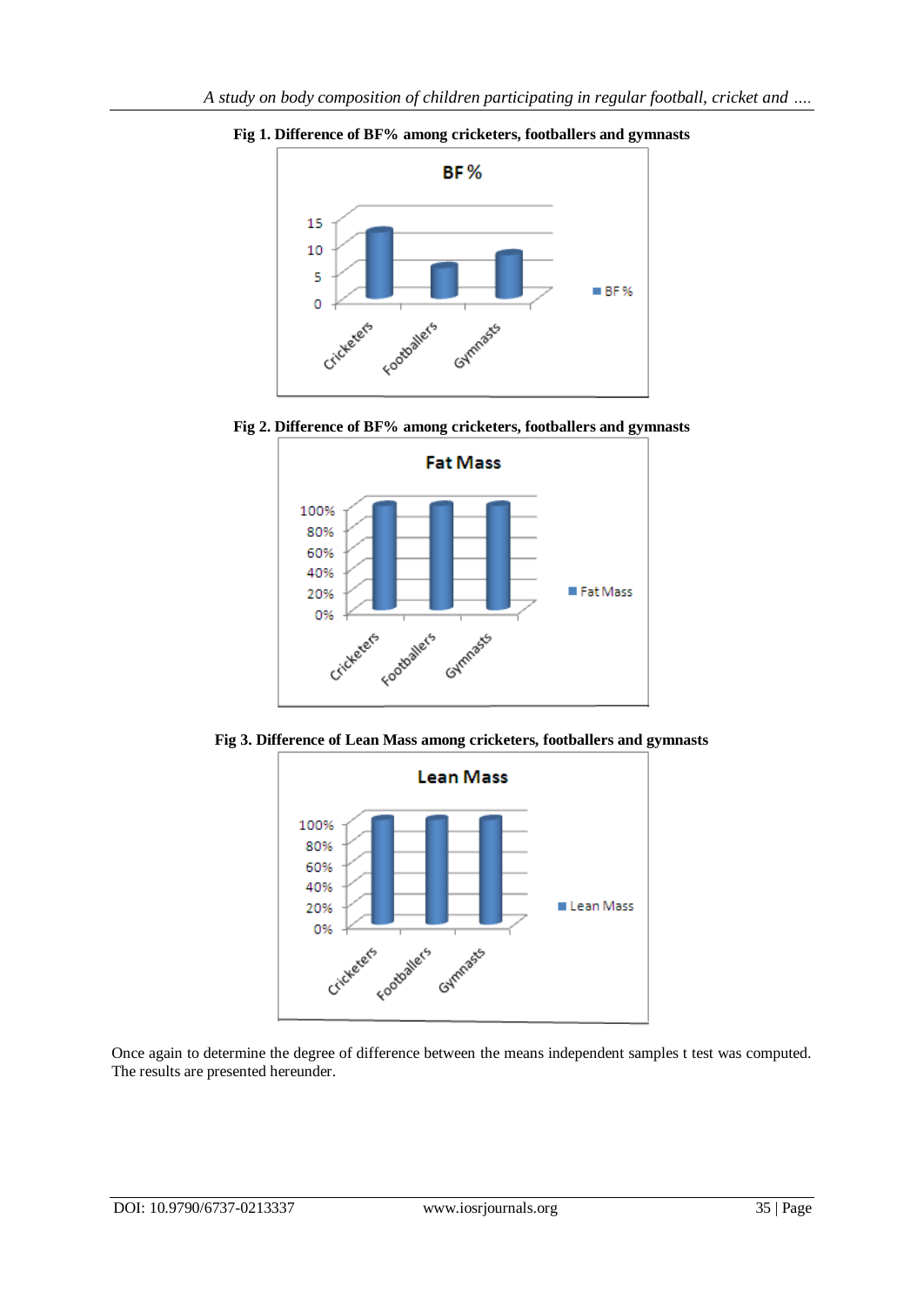|            |                             | for<br>Levene's Test<br>Equality<br>of<br>Variances |      | t-test for Equality of Means |       |                   |  |
|------------|-----------------------------|-----------------------------------------------------|------|------------------------------|-------|-------------------|--|
|            |                             |                                                     | Sig. |                              | Df    | $Sig. (2-tailed)$ |  |
| <b>BF%</b> | Equal variances assumed     | 10.28                                               | 0.00 | 7.12                         | 38.00 | 0.00              |  |
|            | Equal variances not assumed |                                                     |      | 7.12                         | 22.55 | 0.00              |  |
| Fat Mass   | Equal variances assumed     | 16.17                                               | 0.00 | 4.47                         | 38.00 | 0.00              |  |
|            | Equal variances not assumed |                                                     |      | 4.47                         | 22.47 | 0.00              |  |
| Lean Mass  | Equal variances assumed     | 2.47                                                | 0.12 | $-2.74$                      | 38.00 | 0.01              |  |
|            | Equal variances not assumed |                                                     |      | $-2.74$                      | 34.09 | 0.01              |  |

**Table-2.Independent samples t test between cricketers and footballers.**

From the table it is clear that the footballers have significantly lower BF% and Fat Mass than those of the cricketers moreover they have significantly higher lean mass than the trainee cricketers.

Thus from the statistical analysis it is clear that the footballers have better somatotype in comparison to trainee cricketers.

The decision to reduce body weight rests largely on how that athlete's physique compares with the accepted ranges for their sport. But, while a reduction in body fat may help a long distance runner, it may have less benefit for a shot putter. In fact, body fat may be beneficial in contact sports as it cushions bones and organs (Brewer and Davis 1995).

Historically cricket players never trained as hard as other sportsmen in team based sports such as rugby and soccer and in fact, many were overweight which dispelled any reason to be trained for their sport (Woolmer & Noakes, 2008).

Thus the findings of the present study have close proximity with he findings of other eminent researchers.

### **Table-3.Independent samples t test between cricketers and gymnasts.**

| Twore connuependent sumpres t test settlem criencells und gymnusou |                             |          |                      |      |                              |                   |  |  |
|--------------------------------------------------------------------|-----------------------------|----------|----------------------|------|------------------------------|-------------------|--|--|
|                                                                    |                             |          | for<br>Levene's Test |      |                              |                   |  |  |
|                                                                    |                             | Equality | of                   |      |                              |                   |  |  |
|                                                                    |                             |          | Variances            |      | t-test for Equality of Means |                   |  |  |
|                                                                    |                             |          | Sig.                 |      | Df                           | $Sig. (2-tailed)$ |  |  |
|                                                                    | Equal variances not assumed |          |                      | 4.59 | 37.48                        | 0.00              |  |  |
| <b>BF%</b>                                                         | Equal variances assumed     | 0.87     | 0.36                 | 3.82 | 38.00                        | 0.00              |  |  |
|                                                                    | Equal variances not assumed |          |                      | 3.82 | 34.98                        | 0.00              |  |  |
| Fat Mass                                                           | Equal variances assumed     | 5.92     | 0.02                 | 3.01 | 38.00                        | 0.01              |  |  |
|                                                                    | Equal variances not assumed |          |                      | 3.01 | 30.11                        | 0.01              |  |  |
| Lean Mass                                                          | Equal variances assumed     | 4.95     | 0.03                 | 0.05 | 38.00                        | 0.96              |  |  |
|                                                                    | Equal variances not assumed |          |                      | 0.05 | 30.34                        | 0.96              |  |  |

Table no.3 reveals that the gymnasts have significantly lower BF% and Fat Mass than those of the cricketers but they doesn't have significant difference on lean mass

| Table-4.Independent samples t test between footballers and gymnasts. |  |  |
|----------------------------------------------------------------------|--|--|
|                                                                      |  |  |

|                 |                             | Levene's Test<br>Equality | for<br>of |         |                              |                           |  |
|-----------------|-----------------------------|---------------------------|-----------|---------|------------------------------|---------------------------|--|
|                 |                             |                           | Variances |         | t-test for Equality of Means |                           |  |
|                 |                             | F                         | Sig.      | т       | Df                           | Sig.<br>$(2 -$<br>tailed) |  |
| <b>BF%</b>      | Equal variances assumed     | 8.66                      | 0.01      | $-3.37$ | 38.00                        | 0.00                      |  |
|                 | Equal variances not assumed |                           |           | $-3.37$ | 25.36                        | 0.00                      |  |
|                 | Equal variances assumed     | 3.17                      | 0.08      | $-1.88$ | 38.00                        | 0.07                      |  |
| <b>Fat Mass</b> | Equal variances not assumed |                           |           | $-1.88$ | 29.01                        | 0.07                      |  |
| Lean Mass       | Equal variances assumed     | 0.39                      | 0.53      | 3.75    | 38.00                        | 0.00                      |  |
|                 | Equal variances not assumed |                           |           | 3.75    | 36.58                        | 0.00                      |  |

From table 4 it is clear that the footballers have significant lower BF % but doesn't differ significantly with respect to fat mass or lean mass.

Similar findings have been deduced other eminent researchers.

Another study that looked at the body mass index and performance among elite gymnasts found that "although there was a trend toward thinner athletes performing better, the athletes who performed best were neither the thinnest nor the heaviest" (Sherman 1996).

Historically cricket players never trained as hard as other sportsmen in team based sports such as rugby and soccer and in fact, many were overweight which dispelled any reason to be trained for their sport (Woolmer & Noakes, 2008).